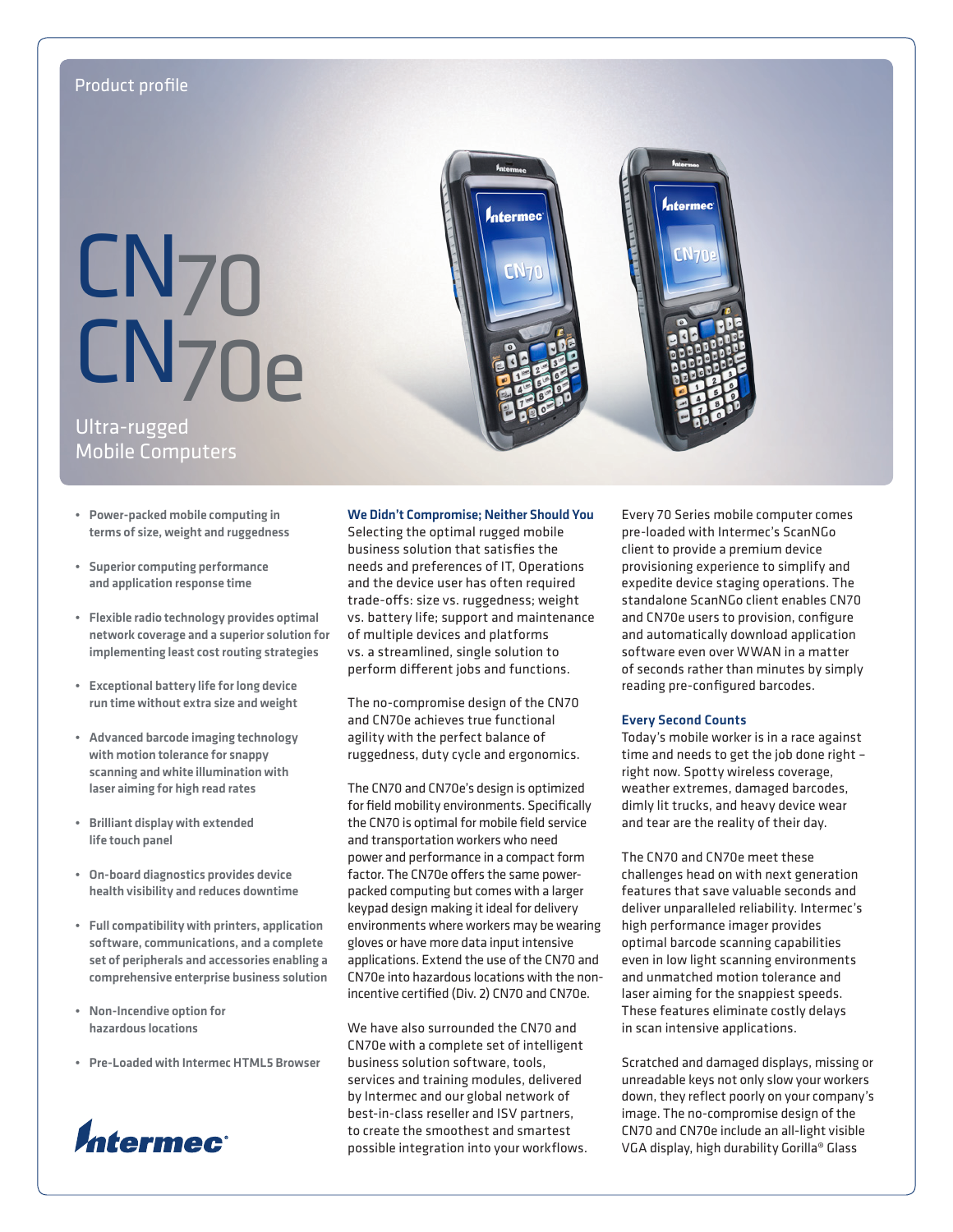touch panel and indestructible keypad technology to ensure that they stay in workers' hands instead of the repair depot.

The 70 Series no-compromise approach includes an industrial grade superscalar multi-engine processor that offers faster performance with lower power consumption.

By combining the latest generation processor along with state-of-the-art battery health diagnostics, the CN70/CN70e can be relied upon to deliver the power and performance you require as well as reduce the expenses associated with replacement batteries.

The CN70 and CN70e extend their no-compromise design to radio connectivity as well. Their wide-area solutions feature a Flexible Network™ data only radio that operates on any type of network; offering switch-on-the-fly network selection capability and eliminating the need for multiple pools of devices dedicated to one network. The 70 Series also offer UMTS/HSUPA and CDMA/EV-DO Rev A voice, as well as data, WWAN radio options. Whatever your wide-area communication environment, 70 Series offers an option to meet your needs.

And by combining an ultra-efficient processing architecture with long-life battery technology and state-of-the-art battery health diagnostics, dead batteries and downtime will not only become a thing of the past, but will help improve your businesses' carbon footprint.

Protecting your company's revenue stream as well as finding new revenue sources is the lifeblood of staying competitive. Intermec's application development

resource kits enable you to leverage data from the GPS radio, 5 megapixel auto-focus camera, barcode imager and sensors in innovative ways to develop new services and insights to your field operations. The CN70 and CN70e are also pre-loaded with the Intermec HTML5 Browser, providing users with easy access to the growing world of cross-platform HTML5-based applications.

# Prevent a Problem Before It Exists

The pace and competitiveness of business today doesn't allow for missed deadlines. Success depends on your ability to prevent a problem before it impacts your mobile workers' productivity, and ultimately your revenue and customers' satisfaction.

The CN70 and CN70e mobile computers' unique device health reporting capability provides insight never before available to allow mobile workers and IT administrators to monitor and prevent issues before they impact operations. Key sub-systems, including scanning, communications and battery life, can be monitored by either the mobile worker via an on-board dashboard utility or remotely through the SmartSystems™ console, resulting in better utilization of your mobile computing assets.

# Based on a Shared Platform

The CN70 and CN70e are just two models out of four available in the 70 Series family. Each model offers a distinct, purpose-built form factor and includes choices of radios, keypads, imagers, software and services. This provides the ability to tailor a solution specific to each application area within your environment, supporting the preferences and needs of your employees without the added expense of supporting multiple device platforms.

With a single platform approach, the 70 Series family is unique in its ability to deliver the benefits that come with one computer architecture, common system software, one set of peripherals and one docking system to reduce infrastructure complexity and cost.

It brings simplicity to the frequent tasks of software updates, training new employees, managing spares pools and charging devices.

# Break the Cycle of Infrastructure Replacement

The 70 Series is supported by a new modular docking system designed to maximize your return on investment in charging and communications infrastructure. Called FlexDock, the system uses 2- or 4-position bases, combined with mobile computer and battery cups in any combination that tailor the base to your specific needs.

In addition to desktop or wall mounting, FlexDock offers mounting systems compatible with standard IT equipment racks for better backroom space utilization and smaller footprint requirements.

When it's time to upgrade equipment, cost and complexity are reduced because existing cups can be easily replaced with new cups corresponding to the next generation solution, allowing the original bases and supporting components to be reused.

# Expect Reliability

When the reliability, efficiency and accuracy of your operations are the foundation to your competitive advantage, there is no room for compromise. The Intermec 70 Series family of mobile computers provides unparalleled performance and reliability enabling enabling you to run your operations with confidence.

# **Physical Characteristics**

CN70 Dimensions with battery: L x W x D: 16.9 x 8.0 x 3.4 cm (6.65 x 3.15 x 1.34 in) Weight: 450 g (15.9 oz) with battery CN70e Dimensions with battery: L x W x D: 19.5 x 8.0 x 3.4 cm (7.66 x 3.15 x 1.34 in) Weight: 491 g (17.3 oz) with battery

#### **Environmental**

Operating Temperature: -20° C to +60° C (-4° F to +140° F)\* Storage Temperature: -30° C to +70° C (-22° F to +158° F) Charging Temperature: +5° C to +35° C (41° F to 95° F) Relative Humidity: Non-condensing, 95% Rain & Dust Resistance: IP67

Drop Specification: 2.4 m (8ft.) to concrete per MIL-STD 810G, 1.8m (6 ft) to concrete across operating temperature range per MIL-STD 810G 2,000 (1m) tumbles per IEC 60068-2-32 specification Electrostatic Discharge: +/- 15 kV air discharge; +/- 8 kV direct discharge

**Power** Battery Pack: Battery Pack: 3.7 V, 4000 mAh; IEEE 1725 compliant, Li-Ion, removable, rechargeable

#### **Operating System**

Microsoft Windows Embedded Handheld 6.5

# **Multi-Engine Processor Architecture**

Texas Instruments 1GHz OMAP multi-engine processor architecture

# **Memory and Storage**

RAM: 512 MB ROM: 1 GB Flash Customer-accessible micro-SD slot for removable memory cards up to 32 GB

# **Display**

- • 8.9 cm (3.5 in) Transmissive VGA
- • 480 x 640 pixels
- • 65,536 (16 bit RGB) Colors
- • High-Durability Touch Screen
- • LED Backlight
- • Ambient Light Sensor

# **Standard Communications**

USB - Full Speed 2.0 Host®, USB - Full Speed 2.0 Client® IrDA

# **Software Apps & Components**

Device Management: Intermec SmartSystems™ support includes ScanNGo provisioning for use alone or with device management software from Intermec ISVs Device Health Monitoring: Remote access requires SmartSystem Management option Application Development: Intermec Developer Library [www.intermec.com/dev](http://www.intermec.com/dev)

Imaging Solutions: Intermec Shipment Address Verification (SAV) and Mobile Document Imaging (MDI) are compatible, licensed and sold separately Web Browsing: Intermec HTML5 Browser

# **Data Management**

Skynax® Mobile Communications